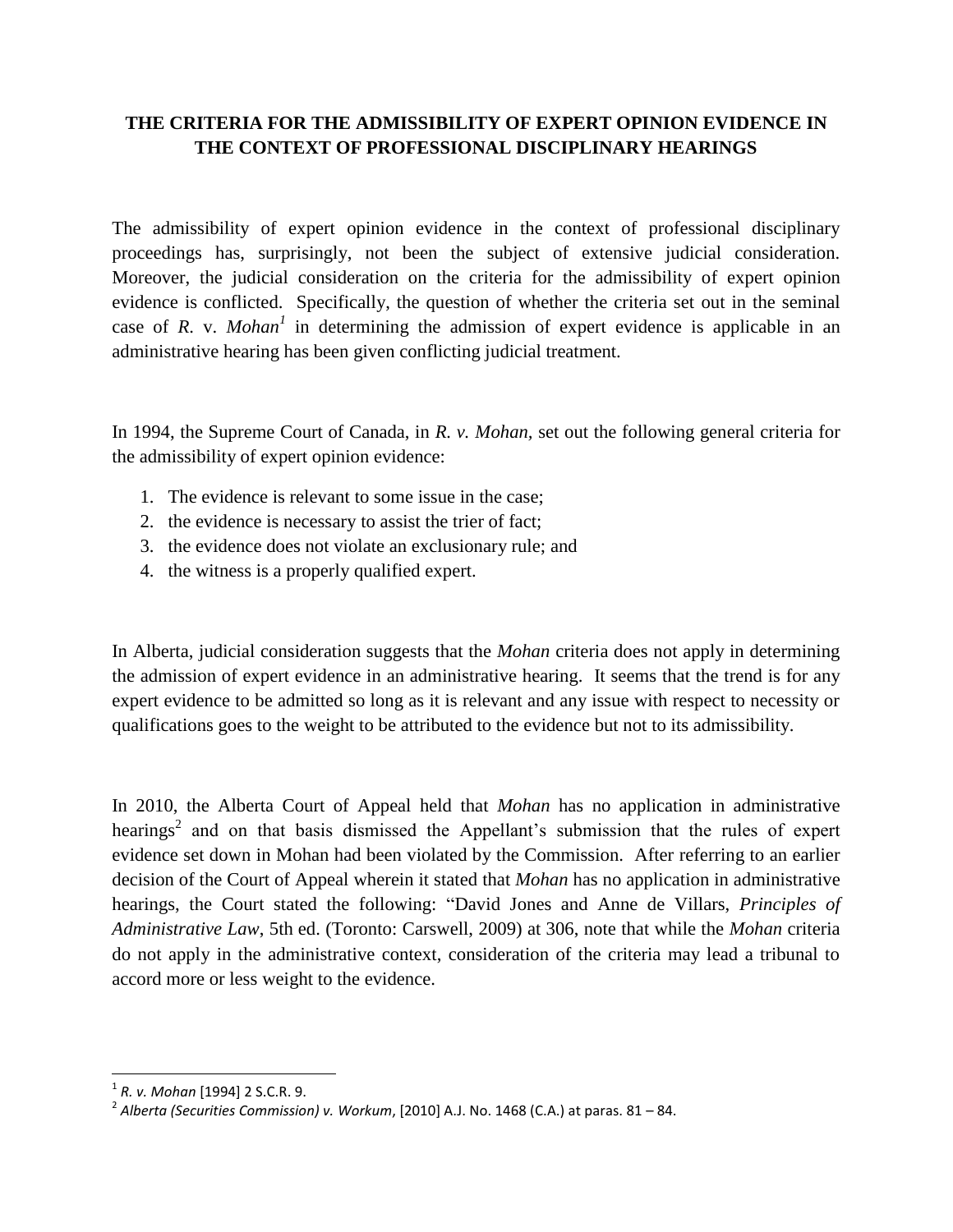In its earlier decision, the Alberta Court of Appeal held that an agency's failure to formally qualify an expert according to the rules laid down in *R. v. Mohan* did not preclude the admissibility of his opinion.<sup>3</sup> In doing so, the Court said: "*This argument departs from established principles of administrative law. As a general rule, the strict rules of evidence do not apply to administrative tribunals, unless expressly prescribed … While rules relating to the inadmissibility of evidence (such as the Mohan test) in a court of law are generally fixed and formal, an administrative tribunal is seldom, if ever, required to apply those strict rules*".<sup>4</sup> After rejecting the applicability of *Mohan* and specifically the pre-condition of qualifying the expert, the Court then went on to characterize the Appellant's argument as one of weight and stated "… In an administrative context, "[r]*elevant expert evidence is admissible. Any frailties in the facts or hypothesis upon which an opinion is based, or in the qualifications of the expert, affect the weight of the evidence, but not its admissibility*".<sup>5</sup>

It would seem that the authors, Macauley & Sprague, in *Hearings before Administrative Tribunals*, agree with the approach taken by the Alberta Court of Appeal when they state: "Obviously, as an administrative agency is not bound by the civil rules of evidence, the same strict standards do not apply to the admission of expert evidence as apply in judicial proceedings. In fact, since many agencies themselves are subject experts, if the rule were applied strictly expert evidence would be received less often than in courts.<sup>6</sup>

Alberta's jurisprudence on the issue of the applicability of *Mohan* has not, however, been followed in Ontario.

The Ontario Divisional Court and a panel of the Law Society Discipline Committee seem to have applied the *Mohan* criteria in considering the issue of the admissibility of expert opinion evidence in the context of a professional disciplinary proceeding.

In 2005, the Ontario Divisional Court held that the opinion evidence of a proposed defence expert should have been admitted by a discipline panel of the Royal College of Dental Surgeons of Ontario. The Divisional Court found that the proposed expert's knowledge and experience in the area of interpreting the Guidelines (and whether the dentist's treatment fell within or outside of those Guidelines), went well beyond that of the members of the Discipline Committee panel

 3 *Alberta (Workers' Compensation Board) v. Appeals Commission* (2005), 258 D.L.R. (4th) 29 (Alta. C.A.).

 $<sup>4</sup>$  Ibid. at para. 63.</sup>

 $<sup>5</sup>$  Ibid. at para. 67.</sup>

<sup>6</sup> Macauley & Sprague, *Hearings before Administrative Tribunals*, 3rd Edition at p. 17-14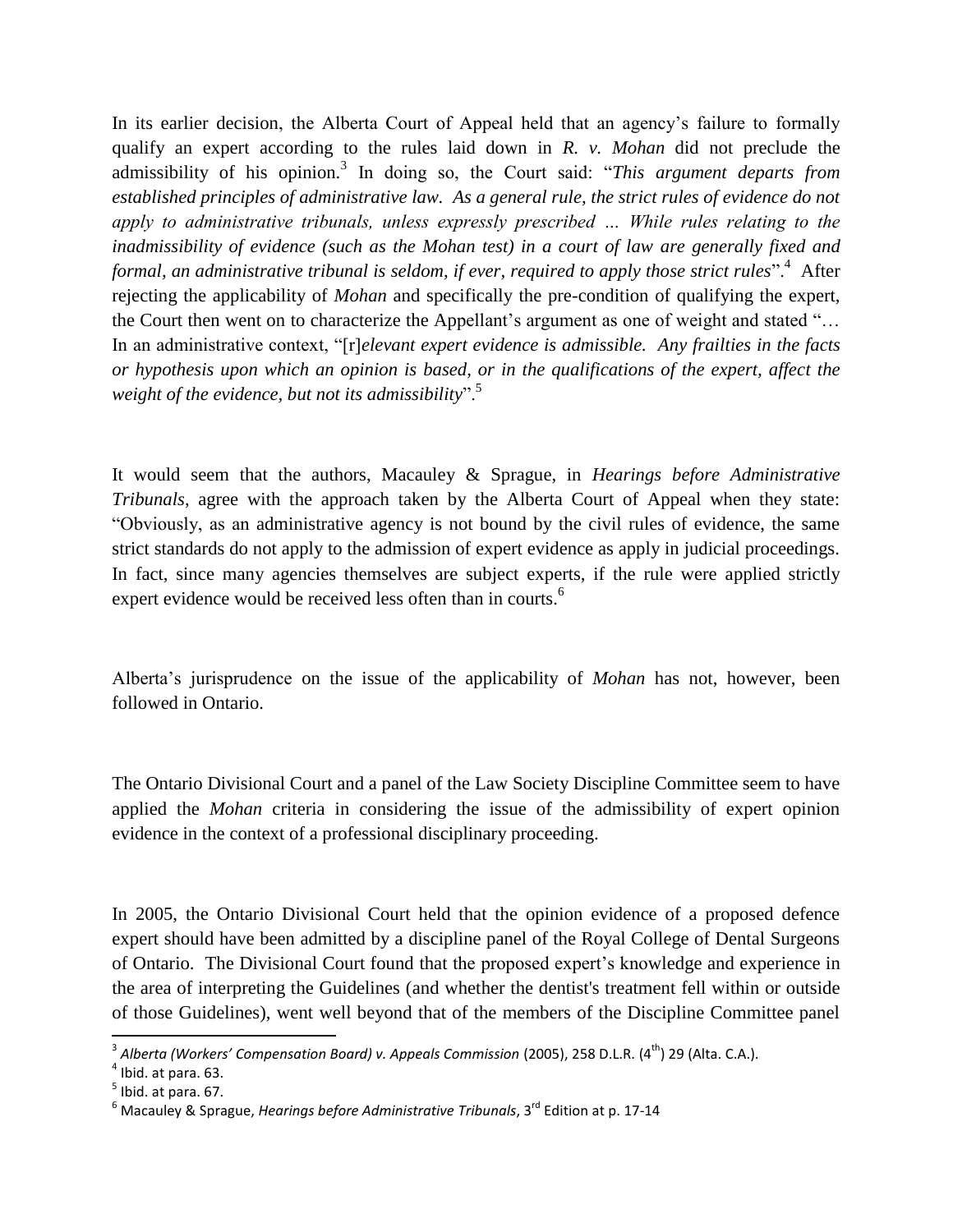which included a lay person.<sup>7</sup> The Court stated "*Given that Dr. Krueger had no personal experience with TMD treatment, and the second of the three people on the panel was a lay person, it is difficult to understand why Dr. Mulroney would not be recognized as an expert whose evidence might be helpful to an understanding of the technical issues. There is no dispute that Dr. Mulrooney's proposed expert testimony satisfied the first three criteria enunciated in R. v. Mohan, [1994] 2 S.C.R. 9: relevance, necessity in assisting the trier of fact, and absence of any exclusionary rule. The Discipline Committee found, however, that he was not a "properly qualified expert". It seems obvious that Dr. Mulrooney's knowledge and experience in the area of interpreting the Guidelines, and whether Dr. Sigesmund's treatment fell within or outside of those Guidelines, went well beyond that of the members of the Discipline Committee panel*." 8 The Court ultimately concluded that the Discipline Committee erred in its refusal to allow the expert to give relevant expert evidence.

In 2009, a Law Society Disciplinary Panel held that expert opinion evidence in the area of real estate law met the *Mohan* test of necessity where the panel "…*determined that estate administration is a complex, highly technical and specialized area of law. The relevant practices in this specialized area of law went beyond the knowledge and expertise of the Panel. It followed that the proposed expert evidence was necessary because it would be of assistance to the Panel in providing relevant information and appreciating the technicalities of estate administration that were outside the Panel's knowledge and experience*."<sup>9</sup>

On the criteria of necessity, the Supreme Court held that the opinion must be "*necessary in the sense that it provides information which is likely to be outside the experience or knowledge of the judge or jury*." The Court explained that the expert evidence must be necessary in order to allow the fact finder: 1) to appreciate the facts due to their technical nature, or; 2) to form a correct judgment on a matter if ordinary persons are unlikely to do so without the assistance of persons with special knowledge. $10<sup>10</sup>$ 

If the trier of fact is able to reach a conclusion without the assistance of experts, the opinion evidence is superfluous and thus is unnecessary. $^{11}$ 

l

<sup>7</sup> *Sigesmund v. Royal College of Dental Surgeons of Ontario*, (2005) O.J. 3267 (Ont. Div. Ct.), at paras. 34 -38  $^8$  Ibid. at paras. 34 & 35.

<sup>9</sup> *LSUC v. Anderson*, 2009 L.S.D.D. No. 3, at para. 38.

<sup>&</sup>lt;sup>10</sup> Sopinka, *The Law of Evidence in Canada*, 2<sup>nd</sup> Ed., © 1999 Lexis Nexis Canada Inc., at p. 620.

 $11$  Ibid.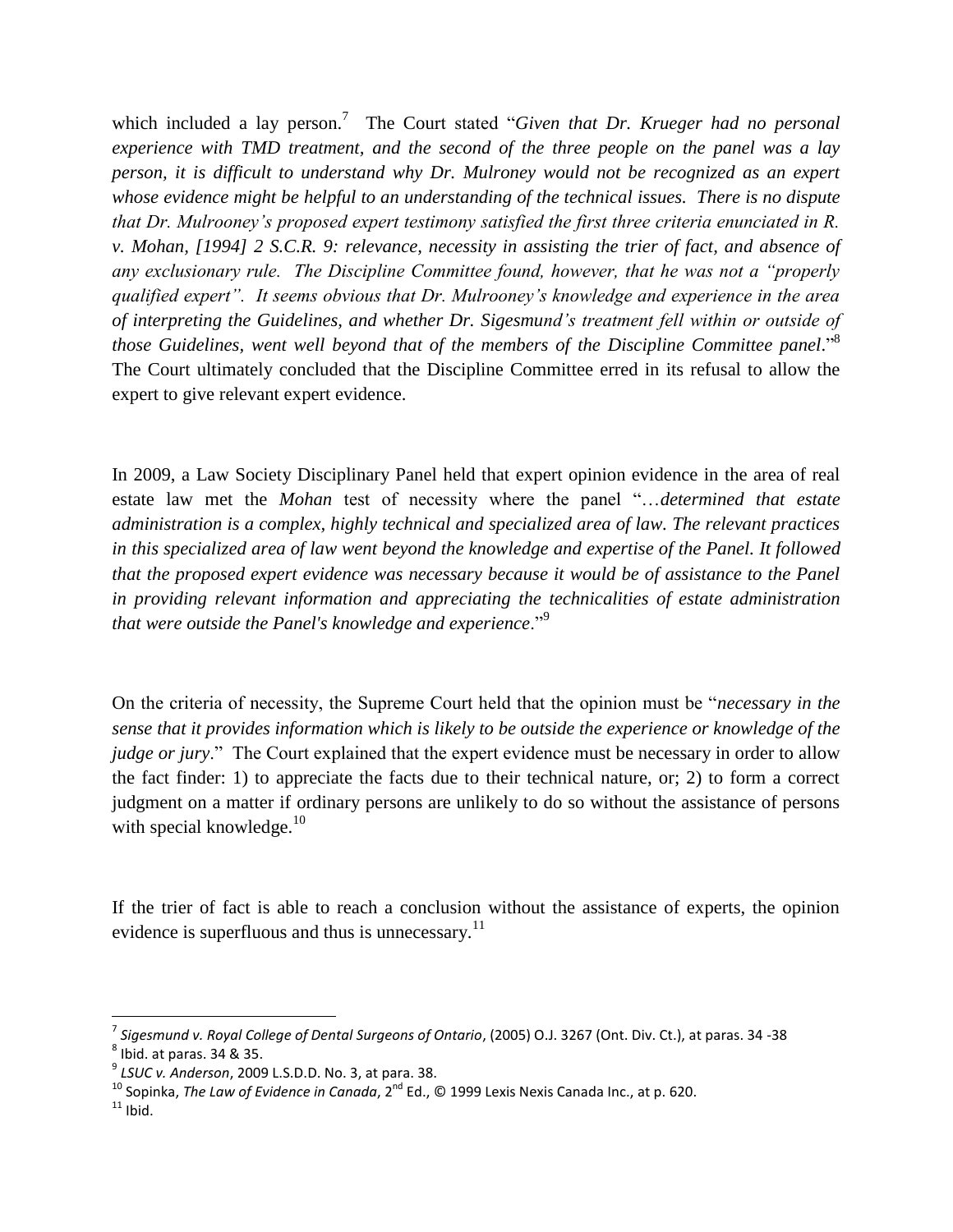It must be demonstrated that the expert possesses special or peculiar knowledge in the area beyond the triers of fact, acquired by academic study or by practical experience, to be able to assist the Court. $^{12}$ 

Whether or not the Mohan criteria are as strictly applicable in the administrative context, it is important to bear in mind those criteria in ensuring that a Discipline Panel is not deprived of relevant expert evidence but also in ensuring that the Panel retains a "gate-keeping" function in ensuring that irrelevant expert evidence is not admitted. For example, in cases of an allegation that a professional member has failed to maintain the standard of practice of the profession, I would suggest that prosecuting counsel as a general rule seek to introduce expert evidence regarding what standard the member must maintain or run the risk of having failed to prove an element of the allegation. As another example, in cases of defending professionals before their regulatory body, I would suggest carefully scrutinizing the referring documentation and allegations against a member in considering the admissibility of expert opinion evidence with a view to determining precisely what facts are in issue in a hearing and thereby determining the relevance (if any) of the expert opinion. Justice Galligan, in *Golomb v. College of Physicians and Surgeons of Ontario*, states:

*It follows from the requirement that the charge must be particularized to that extent that an accused must not be tried on a charge of which he has not been notified. It also follows that evidence ought to be confined to the charge against him. Evidence relating to other suggestions of misconduct should not be presented because it could have a very serious prejudicial effect upon the tribunal and it is evidence relating to conduct which he is not prepared to defend*. 13

In circumstances where the allegation of professional misconduct referred is that the member failed to apply applicable statutes, regulations and codes, should an opinion that the member failed to maintain the standard of practice of the profession be admissible? I suggest not.

In conclusion, it seems that different approaches have been taken towards the test for the admissibility of expert opinion evidence in other regions of the country though, in Ontario, the criteria established in *R. v. Mohan* seems to have been applied. Regardless of whether the *Mohan* criteria will be strictly applied in all cases, when acting as counsel in professional disciplinary proceedings, the criteria in *Mohan* provide a helpful and important framework to keep in focus issues that may be relevant to the admissibility of expert opinion evidence.

l

<sup>12</sup> James T. Casey, *The Regulation of the Professions in Canada*,© 1994 Carswell, at 11.13.

<sup>&</sup>lt;sup>13</sup> Golomb v. College of Physicians and Surgeons of Ontario [1976] O.J. No. 1707 (Div. Ct.), at para. 33.